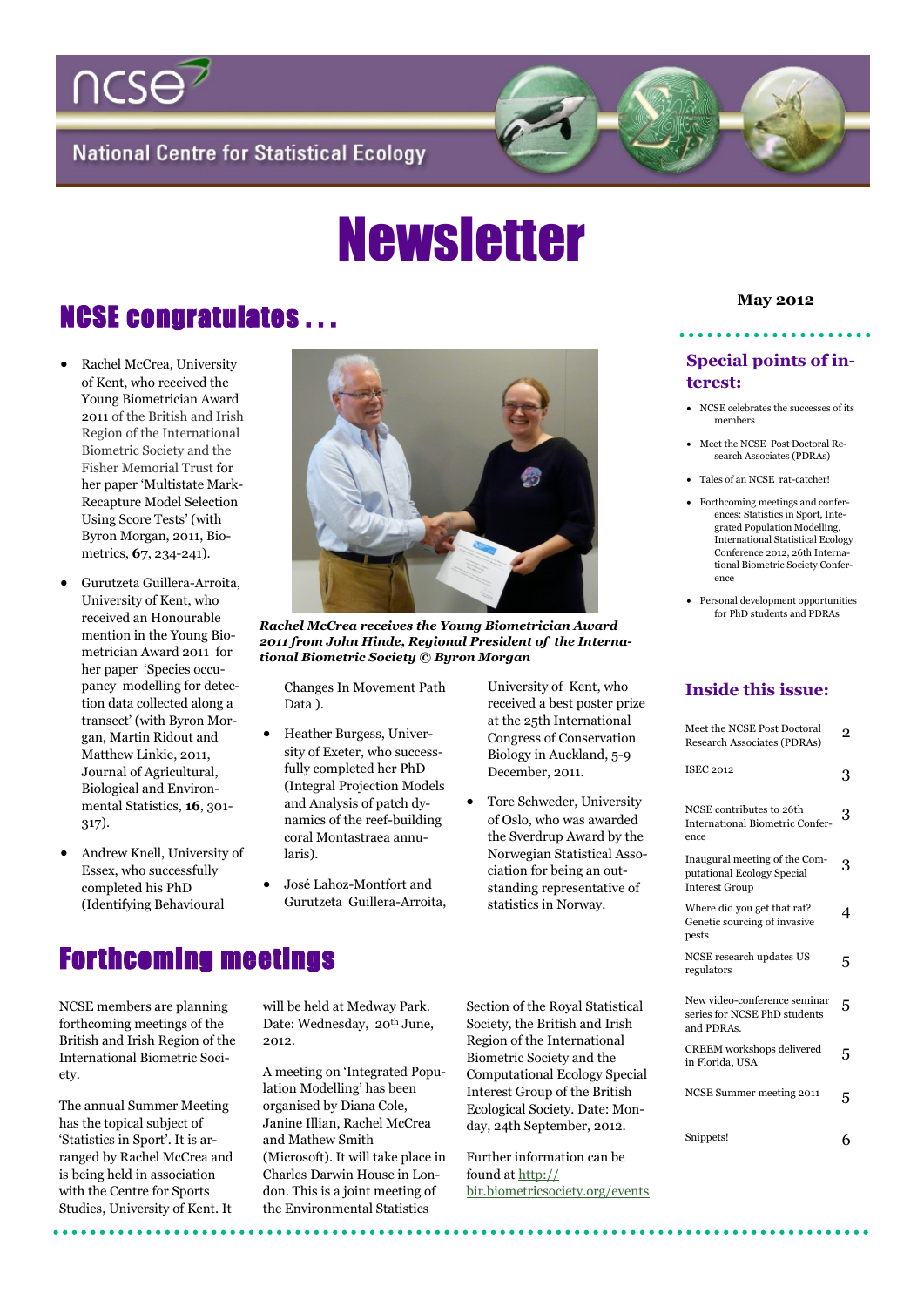

Page 2

### eet the NCSE PDRA . . . at Kent

Rachel McCrea completed a mathematics degree in 2003 and moved to the University of Kent to join the taught MSc in Statistics course. Her research project during this programme involved analysing data collected by the British Trust for Ornithology and this initiated her interest in statistical ecology research. Rachel studied for a PhD in Statistics under the supervision of Byron Morgan at the University of Kent and Jean-Dominique Lebreton at CNRS, Montpellier. The PhD developed multistate integrated population models which combined the analysis of capture-recapture and census data.

After her PhD, Rachel completed 2 years of postdoctoral research within the NCSE and in October 2010 was appointed as the new Post Doctoral Research Associate (PDRA) of the NCSE at the University of Kent. Because of the complexity of the models she dealt with in her previous research, model fitting and discrimination were non-trivial. Thus, being immersed in this area of complex ecological modelling inspired her interest in simple and effective model selection procedures which can be used even on complex models. She has developed model selection for multi-site mark-recapture models using score tests and for this paper she was awarded the Young Biometrician Award 2011 by the British and Irish Region Biometric Society and the Fisher Memorial Trust.

Jointly with Byron Morgan, Rachel is finalising a book 'Analysis of capture-recapture



*Rachel McCrae © Rachel McCrae*

data' which seeks to collate the modern developments in this research field. Rachel has a wide variety of both statistical and ecological collaborators and enjoys the challenge that statistical ecology provides.

### Meet the NCSE PDRA . . . at Bath

Before obtaining her PhD at the University of Bath, Natalya Pya worked in an academic environment for a number of years and has extensive experience in both research and teaching. The main focus of her PhD work was in developing shape preserving smoothing within generalized additive models (GAM). The proposed framework for GAM with a mixture of shape restricted and unconstrained smooth terms has been implemented in an R package, scam. Before her PhD, Natalya obtained the Candidate of Physical and Mathematical Sciences Degree from the Institute for Mathematics, Almaty, Kazakhstan.

In addition to her interest in the theoretical

background to statistical modelling, she is very interested in the application of methodology to practical applications. A major part of this is the opportunity to collaborate with researchers both within statistics and from other disciplines. She is working on applications of the methods developed to the study of tree height-diameter relationship in forest research, constrained doseresponse curves in environmental epidemiology and 'stock-recruit' modelling in fisheries studies. Natalya is now in the statistical ecology group at Bath. Her particular research interests include parameter estimation and inference for nonlinear ecological dynamic systems and the comparative study of various approaches to stochastic



*Natalya Pya © Natalya Pya*

dynamic modelling on different ecological data.

### Meet the NCSE PDRA . . . at St Andrews

Yuan Yuan (Joyce) has a first degree in mathematics, and a master's degree in Actuarial Science, during which she developed her interest in statistics. She then continued studying statistics in the Centre for Research into Ecological and Environmental Modelling at the University of St Andrews. Her PhD involved abundance estimation of the anglerfish stock occupying the northern European shelf. In her

PhD she focussed on the application of statistical modelling to different types of wildlife survey data, including bottomtrawl survey data, distance sampling data and mark-recapture survey data. Her research interests lie in mixed-effects models, abundance estimation with random effects, and spatial models for zero-inflated count data. She is also interested in measuring the spatial structure of biodiversity.



*Yuan Yuan © Yuan Yuan*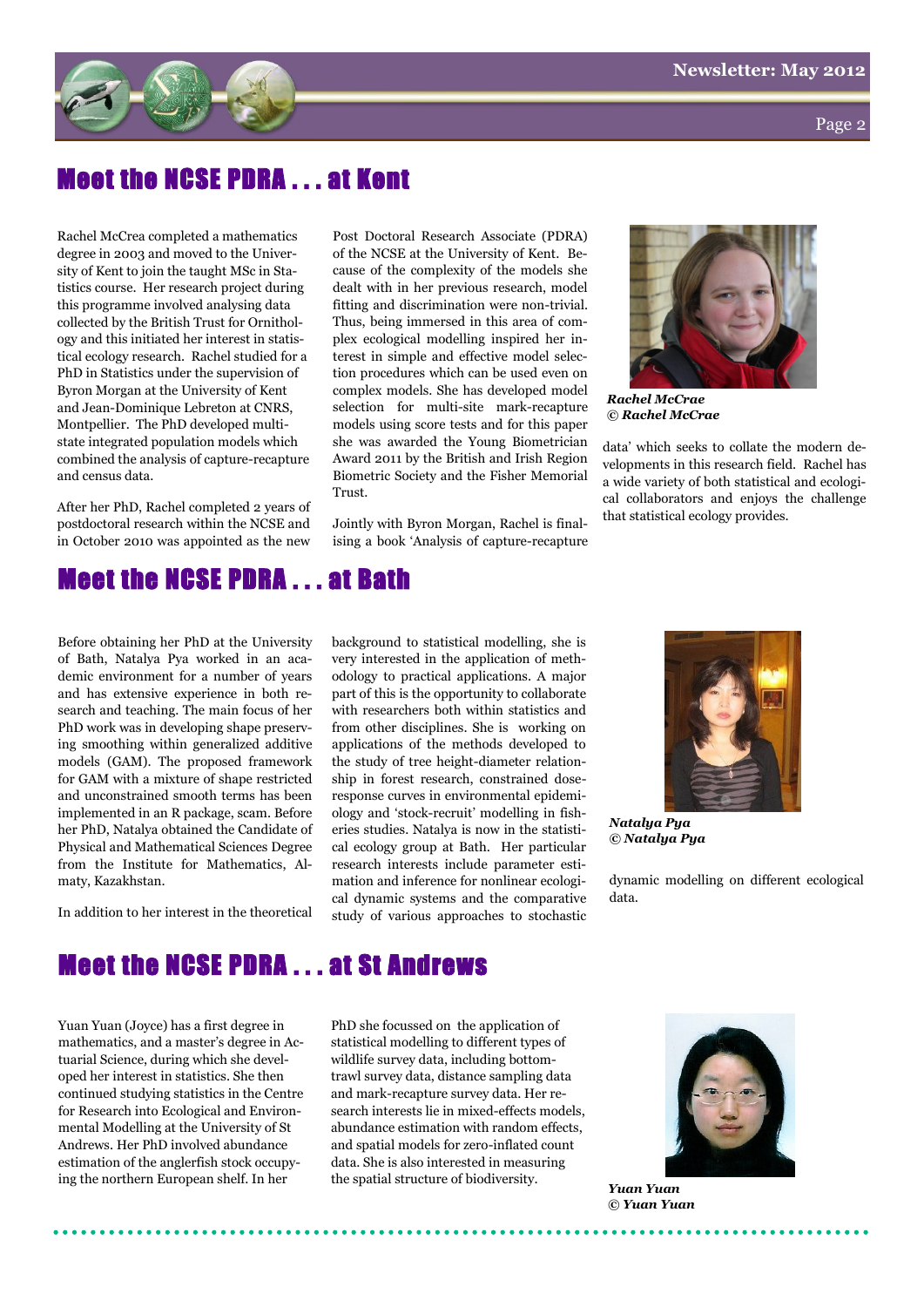



### International Statistical Ecology Conference (ISEC) 2012

ISEC 2012 will take place from 3rd to 6th July 2012 at the [Sundvolden Hotel](http://www.sundvolden.no/EN/ConferenceEvent.aspx) in Krokkleiva, Norway, just 40 minutes outside Oslo.

The conference will convene experts from around the world to present and discuss issues of interest to ecological statisticians and biologists. Pre-conference workshops will take place from 30 June to 3 July.

The conference programme will include invited talks from:

- Steinar Engen, Norwegian University of Science and Technology: Stochastic age-structured modelling; dynamics, genetics and estimation.
- Rachel Fewster, University of Auckland: Genetics in statistical ecology.
- Joanna Mills Flemming, Dalhousie University: The Ocean Tracking Network: visualization tools and novel analyses for acoustic tracking data.
- Otso Ovaskainen, University of Helsinki: The analysis of spatial data: individual movements and species and community models.
- André Punt, University of Washington: Estimating precautionary thresholds for US west coast fisheries.
- Andy Royle, Patuxent Wildlife Research Centre: Incorporating auxiliary spatial information in capture-recapture models.
- Len Thomas, University of St. Andrews: The future of statistical ecology.

In addition to a wide range of session topics for contributed talks, including markrecapture methods, distance sampling methods, abundance estimation techniques, monitoring of biodiversity, study design, integrated population modelling, stochastic population dynamics modelling, stochastic multispecies modelling, and stochastic modelling of animal movement, there will be two special sessions with invited talks:

- Statistical approaches to paleobiological questions, chaired by Lee Hsiang Liow:
- The development and use of statistical methodology in fisheries research, chaired by Mark Maunder.

Four workshops in ecological statistics will run immediately prior to the conference, at either the conference venue or at Finse Alpine Research Center. The workshops are primarily open to conference participants.



*"King"s View" near Sundvolden Hotel © Sundvolden Hotel*

- 30 June 1 July: AD Model Builder, led by Mark Maunder, Hans Skaug and Anders Nielsen
- 2 July: Hierarchical modelling and Rpackage 'unmarked', led by Andy Royle and Richard Chandler, USGS Patuxent Wildlife Research Center
- 2-3 July: Population genetics for statisticians, led by Rachel Fewster and Arnaud Le Rouzic
- 3 July: Model selection, led by Nils Lid Hjort, University of Oslo

Further details on the conference are available at [http://www.cees.uio.no/isec2012/.](http://www.cees.uio.no/isec2012)

#### NCSE contributes to 26th International Biometric Society Conference

Members of NCSE will take part in the invited paper session *Statistical Ecology*, to be held at the 26th International Biometric Society Conference in Kobe, Japan, in August, 2012.

Speakers and titles are:

- Simon Bonner, University of Kentucky, USA: Mark-recapture of whalesharks with multiple, natural marks
- Janine Illian, University of St Andrews:

Complex spatial and spatio-temporal point process modelling with application in ecology

 Martin Ridout, University of Kent: Effect of early-life covariates on meerkat longevity

The discussant will be Rachel Fewster, and the session will be chaired by the organiser, Byron Morgan.

*"NCSE members from the USA, UK and New Zealand join forces to deliver invited paper session."*

### Inaugural meeting of the Computational Ecology Special Interest Group

The inaugural joint meeting of the Computational Ecology Special Interest Group of the British Ecological Society and the British and Irish Region of the International Biometric Society was jointly organised by David Murrell of University College London

and Byron Morgan. It was held in Charles Darwin House, London on the 9th November, 2011. The topic, Advances in the analysis of animal movement, drew a large audience. Roland Langrock started the meeting with an excellent introductory talk entitled

'A non-exhaustive overview of animal movement models'. He was followed by Ruth King, with the talk, 'A tale of two case studies', and Paul Blackwell spoke on 'Modelling animal movement in continuous time'.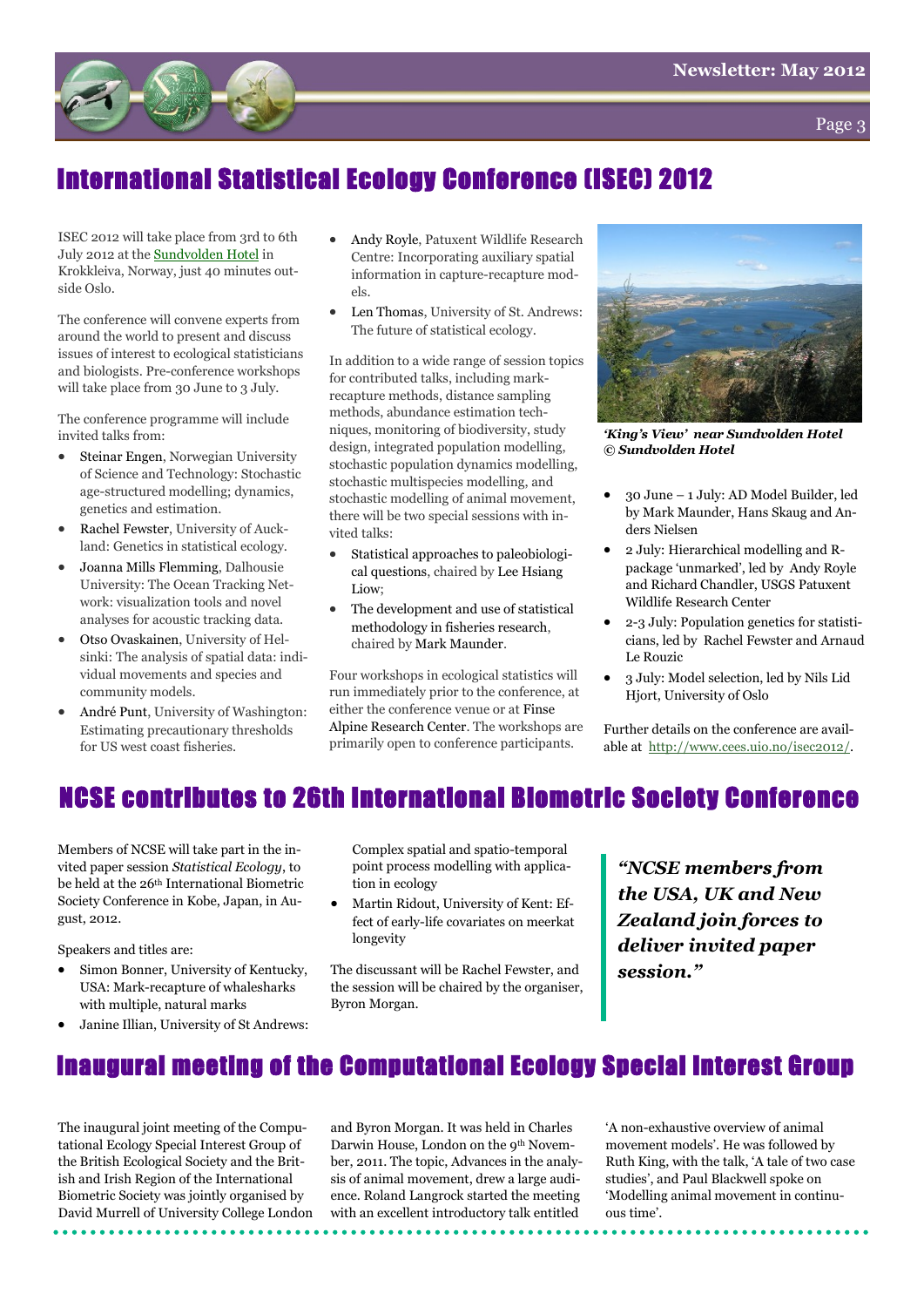



#### here did you get that rat? Genetic sourcing of invasive pests Rachel Fewster, University of Auckland, New Zealand — International Member of NCSE

Over the past few years I've been taking the occasional break from my usual statistical endeavours, and trying my hand at ratcatching. New Zealand's ecosystems evolved in the complete absence of land mammals, so the human introduction of rats, stoats, cats, and other four-legged disasters has had a devastating impact on the native fauna and flora. Sanctuary islands that can be kept pest-free offer the only hope for many species of birds and reptiles that are found nowhere else in the world. The key problem for conservation managers is to ensure that these islands remain pest-free. Rats and stoats are athletic swimmers and resourceful hitchhikers, and it might take only one pregnant female to ruin decades of conservation work. During 2011, rat and stoat invasions occurred on two of NZ's flagship sanctuaries: Ulva Island and Kapiti Island. The cost to the taxpayer is typically tens of thousands of dollars per rat, or hundreds of thousands of dollars per stoat.

Our interest is in using genetic evidence to uncover swimming patterns of rats and stoats, and to determine the source of individuals that turn up out of the blue on protected islands. Being the leader of a sparsely-funded research project back in 2004, I first-of-all set out to catch my own data. Much as I love the great outdoors, the realities of fieldwork have instilled in me great enthusiasm for my desk job. We were focusing on the Norway rat (*Rattus norvegicus*) and ship rat (*Rattus rattus*),

but quickly discovered a new species: the Fieldwork rat (*Rattus catchus ifyoucanus*). While island locals complained of plaguelike proportions of rats, our 12-hour fieldwork days often turned up only one or two catches. Clearly, we were out-smarted.

Fortunately, rats are not too popular in New Zealand, and we soon made lots of friends, including a number of government agencies and community groups whose professional rat-catching skills far surpassed our own. Rat DNA samples began pouring in. I would get phone calls: "Meet me on Princes Street in half an hour for a dead rat", whereupon I would be presented with a dripping package of formerly-frozen rodent: great for DNA preservation but something of a challenge to slip through the reception fortress of the biology department hosting the nearest freezers. It became commonplace to see visitors traipsing through the statistics department with parcels of rat tails. My head of department has recently commandeered a box of twelve mummified rats for use as gifts should the occasion arise.

Statistically, the wily creatures obliged us by offering strong signals from simple statistical analyses. Isolated islands quickly develop their own genetic signatures in terms of allele frequencies, and basic scatter-plots can reveal much genetic structure. Sampling uncertainty, missing data, genotyping error, and genetic anomalies pose a few extra challenges, some of which are



*Norway Rat © Rachel Fewster*

easily accommodated while others are still unresolved. Figures 1 and 2 show results from two islands (Broken Islands and Kaikoura Island) that are each about 300m away from a much larger island (Main Island: Great Barrier/Aotea). Each point corresponds to one ship rat, and the two coordinates measure the rat's fit to the two featured populations. In the case of the Broken Islands, the source populations are easily distinguishable. Reinvaders after an eradication attempt were readily sourced to the nearby mainland, and found not to be survivors of the eradication. For Kaikoura Island, which has a lot of boat traffic, the populations are less distinguishable. The overlap between the pre-eradication Kaikoura population and the Main Island suggests that Kaikoura was not greatly isolated before the eradication. It is hard to give a conclusive source for posteradication samples, but there is strong evidence for at least some survivors.

> The charts bear out subsequent events. The Broken Islands have remained rat-free after the invasion shown was dealt with, but the burgeoning population on Kaikoura could not be controlled, and Kaikoura is again rat-infested.

*Rachel Fewster, Steven Miller, and James Russell are the original members of the Rodent Invasion Project*

For recent papers by members of NCSE, go to [http://](http://www.ncse.org.uk/publications.aspx) [www.ncse.org.uk/](http://www.ncse.org.uk/publications.aspx) [publications.aspx.](http://www.ncse.org.uk/publications.aspx)



#### Kaikoura Island and Main Island

۴

Kaikoura.Island

■ Main.Island

Ò

 $-12$ 

Reinvaders

 $-10$ 

 $-18$ 

 $-16$ 

 $-14$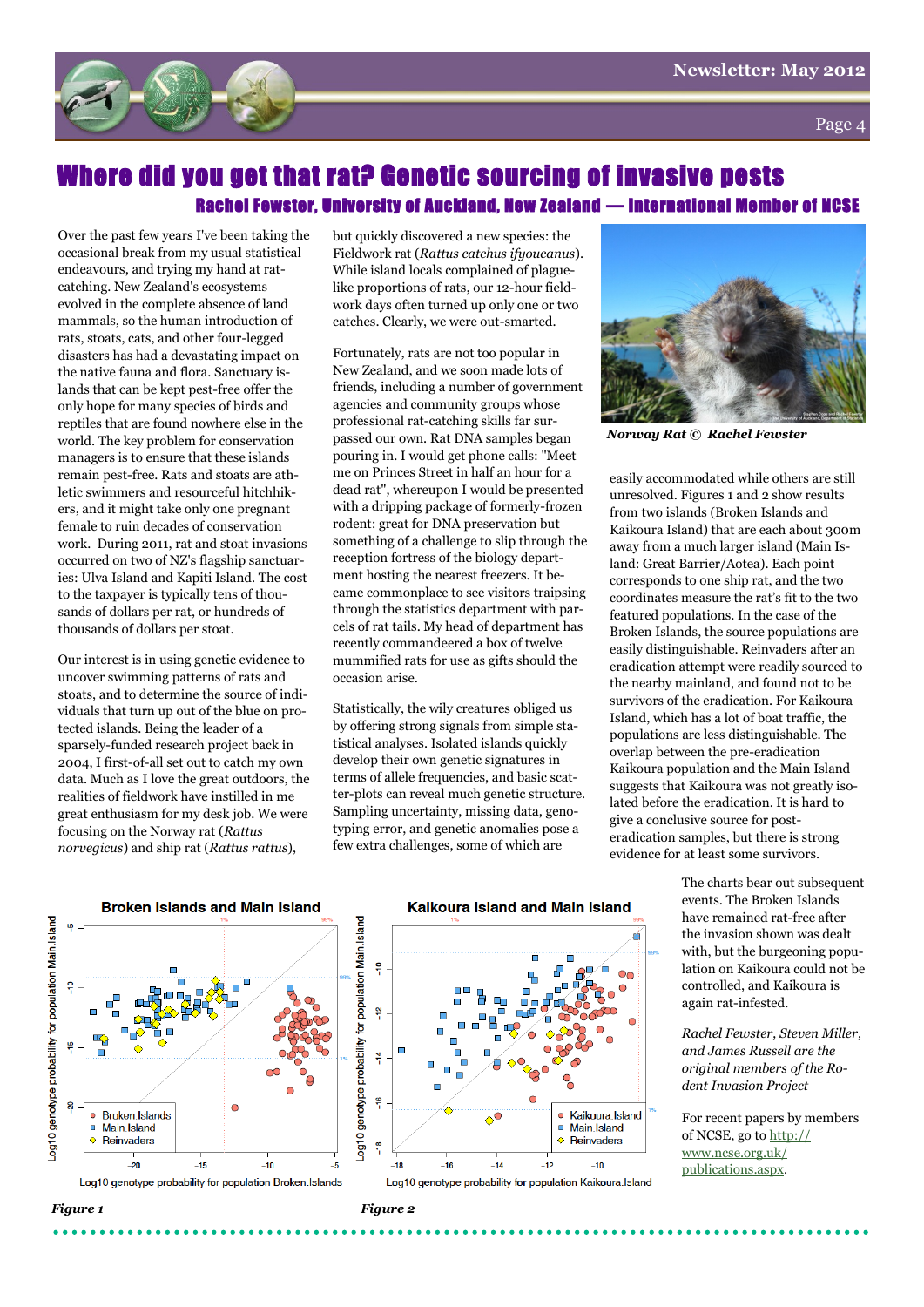

Page 5

### NCSE research updates US regulators

Steve Buckland contributed to a workshop in December 2011 to update US regulators and survey groups on recent developments in the UK in surveying sea mammals and birds that may be impacted by the construction of large offshore wind farms. The workshop took place at the British Consulate in Boston, and was organised by HiDef. HiDef have developed high-resolution video to allow surveys to be conducted from aircraft that fly much higher than is possible with visual surveys, so that disturbance

is minimized, and so that surveys can be conducted from aircraft that are safely above the blades of the wind turbines. The St Andrews group of NCSE has been actively involved in developing the methods used, which have now largely replaced visual aerial surveys of seabirds in the UK. Given the rapid technological developments, such methods are likely to replace many – perhaps most – visual aerial surveys of wildlife (terrestrial as well as marine) in the coming years.



*Aerial survey for sea ducks, Horns Rev offshore wind farm, Jutland © Ib Krag Petersen, NERI, Denmark*

#### New video-conferenced seminar series for NCSE PhD students and PDRAs

A new NCSE seminar series has been started for PhD students and PDRAs. The first meeting was held in December 2011 and a talk 'One type of data, many applications' was given by Rachel McCrea at the University of Kent. The format of these meetings will be varied depending on what the host institution would like to present. Some ideas include a standard seminar

talk, a paper discussion, or even tutorials on specialist topics. The meetings are video-conferenced and five centres connected in for the December talk. If you currently do not receive the e-mails relating to these meetings and would like to get involved please e-mail Rachel - [R.S.McCrea@kent.ac.uk.](mailto:R.S.McCrea@kent.ac.uk)

#### *"Personal development opportunities for NCSE PhD students and PDRAs"*

### CREEM workshops delivered in Florida, USA

CREEM organised a workshop on Recent Developments in Cetacean Survey Methods at the 19th Biennial Conference on the Biology of Marine Mammals in Tampa, Florida, in November 2011. The workshop attracted 80 participants, who listened to presentations by Len Thomas (CREEM), Hans Skaug (University of Bergen), Steve Buckland (CREEM), David Borchers (CREEM) and Jay Barlow (Scripps Institution of Oceanography) on recent and current

methodological developments and participated in useful panel discussion on the methods. The presentations and a summary of the discussion will soon be available on the CREEM website.

After the Biennial Conference, some members of CREEM (Steve, Len, Danielle Harris and Cornelia Oedekoven) stayed on in Tampa to teach a training workshop on distance sampling to around 25 participants.





NCSE Summer meeting 2011

The NCSE Summer meeting 2011 was held on the beautiful campus of the University of Bath, 11<sup>th</sup>-15<sup>th</sup> July. The [meeting pro](http://www.ncse.org.uk/documents/workshop/workshop2011/AbstractsJuly2011.pdf)[gramme](http://www.ncse.org.uk/documents/workshop/workshop2011/AbstractsJuly2011.pdf) and [talk abstracts](http://www.ncse.org.uk/documents/workshop/workshop2011/Programme2011.pdf) can be found on the NCSE website.

In addition to the programme of scientific talks, Lorenzo Milazzo gave a half-day training workshop on 'Statistical Computing. An introduction to concepts, techniques and tools for algorithm design'. Simon Wood gave a one-day training workshop on 'Semi-parametric GLMs with mgcv: beyond GAMs', and Janine Illian gave a half-day training workshop on 'Spatial modelling with INLA'. The meeting dinner was held in the Pump Room, and excursions included the Bath skyline walk and the Roman Baths.



*Pulteney Bridge, Bath © Janine Illian*